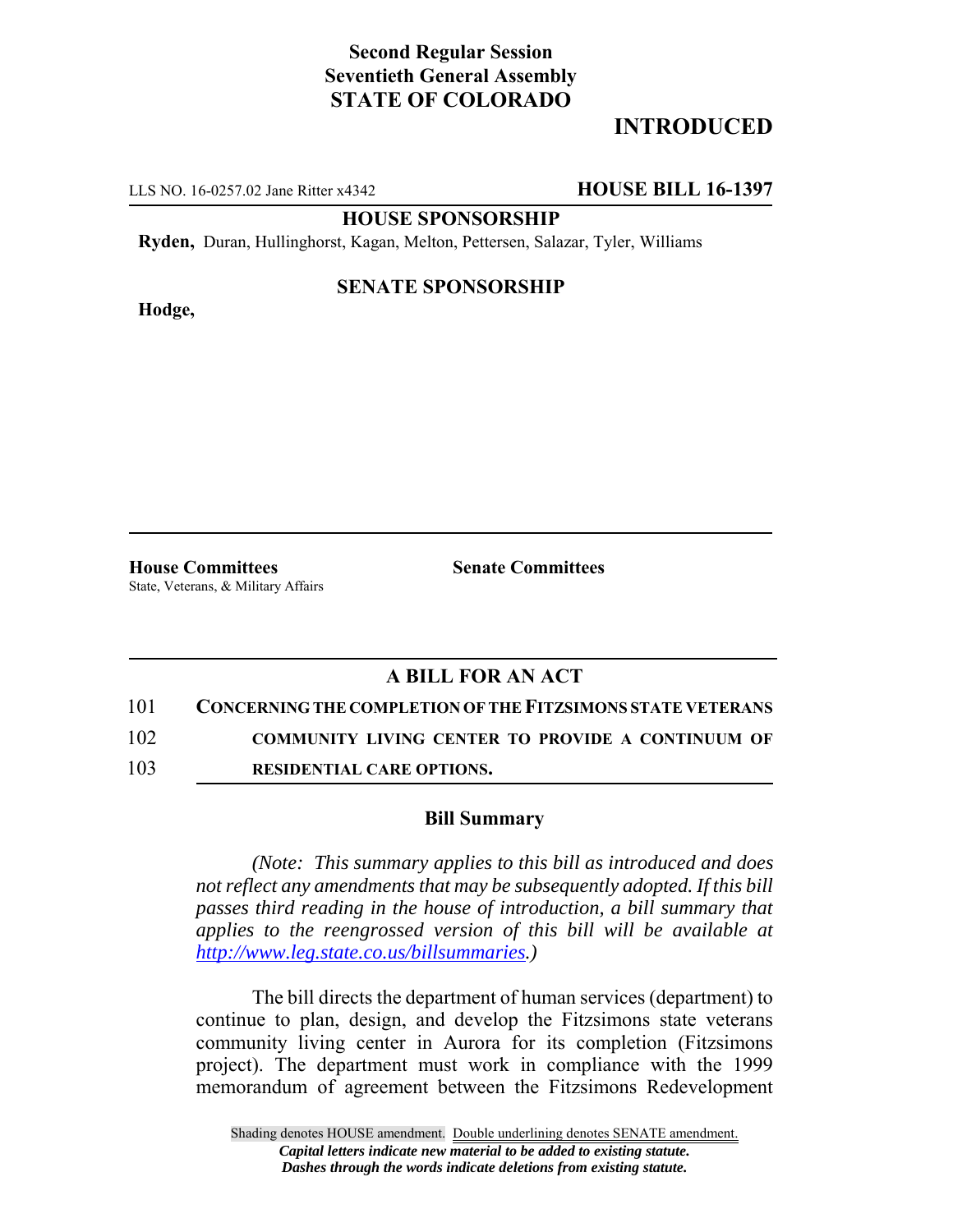Authority, the city of Aurora, and the department, as well as collaborate and seek input, as appropriate, from those same groups, the state board of veterans affairs, the department of local affairs, and a statewide coalition of veterans organizations. If the department deems it is in the best interest of veterans and the state, and if it is consistent with the plan for the completion of the Fitzsimons project, the department may lease, with express provisions, portions of the property to another state or local governmental entity for development or operation to provide services to veterans who are homeless, veterans with disabilities, older or low income veterans, or qualifying family members of veterans.

The department will be the lead agency in the Fitzsimons project. The goal of the Fitzsimons project is to provide a continuum of residential care options, including domiciliary and assisted living, permanent supportive housing, transitional housing, and any other residential or supportive services as may be needed or beneficial exclusively for older veterans, veterans with disabilities, homeless veterans, and qualifying family members of veterans.

The department shall include updates on the Fitzsimons project in its annual report and shall provide a copy of such updates to the capital development committee, the joint budget committee, and the state, veterans, and military affairs committees of the house of representatives and the senate, or any successor committees. The department shall also prepare and submit written progress reports to the state, veterans, and military affairs committees of the house of representatives and the senate, or any successor committees, on or before December 31, 2016, and on or before June 30, 2017.

4 **26-12-201.5. Veterans state community living center at former** 5 **Fitzsimons - legislative intent - continuum of residential care services** 6 **and care for veterans and veterans' families - definitions.** (1) SUBJECT

- 
- 7 TO AVAILABLE APPROPRIATIONS, THIS SECTION AUTHORIZES AND
- 8 ESTABLISHES A STATE VETERANS COMMUNITY LIVING CENTER ON THE SITE
- 9 OF THE FORMER FITZSIMONS ARMY MEDICAL CENTER.IT IS THE INTENT OF
- 10 THE GENERAL ASSEMBLY THAT THE PROPERTY ON THE SITE OF THE FORMER

<sup>1</sup> *Be it enacted by the General Assembly of the State of Colorado:*

<sup>2</sup> **SECTION 1.** In Colorado Revised Statutes, **repeal and reenact,**

<sup>3</sup> **with amendments,** 26-12-201.5 as follows: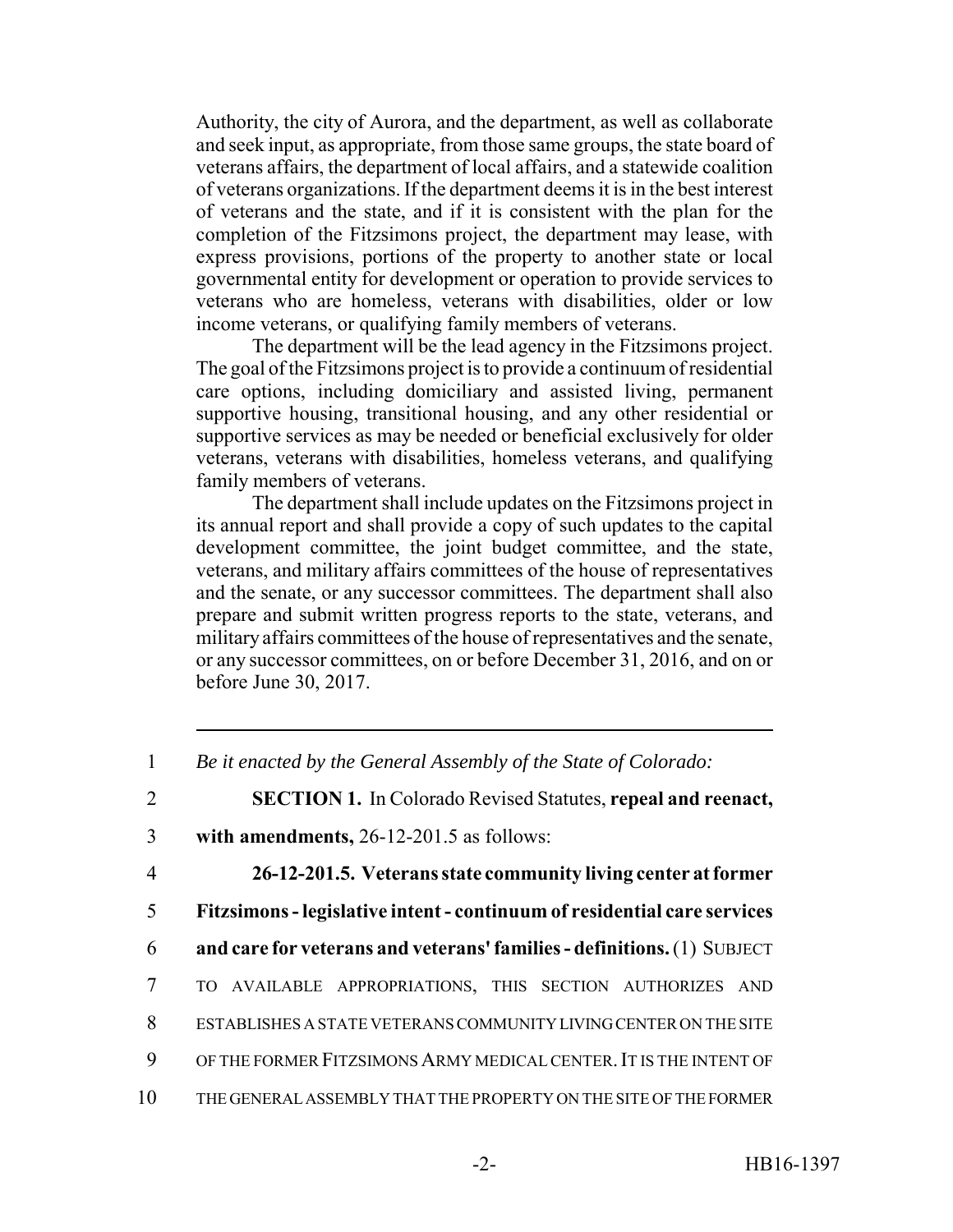FITZSIMONS ARMY MEDICAL CENTER IS FOR THE EXCLUSIVE USE OF VETERANS AND QUALIFYING FAMILY MEMBERS OF VETERANS. IT IS THE FURTHER INTENT OF THE GENERAL ASSEMBLY THAT ANY CONSTRUCTION ON THE PROPERTY ON THE SITE OF THE FORMER FITZSIMONS ARMY MEDICAL CENTER AFTER JANUARY 1, 2016, MUST BE COMPLETED CONSISTENT WITH THE ORIGINAL INTENT IN THE LANGUAGE OF THE 1999 MEMORANDUM OF AGREEMENT BETWEEN THE FITZSIMONS REDEVELOPMENT AUTHORITY, THE CITY OF AURORA, AND THE STATE DEPARTMENT.

 (2) THE COMPLETION OF THE FITZSIMONS PROJECT PURSUANT TO THIS SECTION, AFTER JANUARY 1, 2016, IS NOT SUBJECT TO THE AVERAGE OCCUPANCY REQUIREMENTS OF SECTION 26-12-111 (4) FOR NEW CONSTRUCTION.

 (3) THE VACANT PARCELS OF LAND ON THE EXISTING SITE TO THE NORTH AND SOUTH OF THE FITZSIMONS VETERANS COMMUNITY LIVING CENTER AS OF JANUARY 1, 2016, MUST BE USED TO CONSTRUCT AND OPERATE FACILITIES THAT WILL PROVIDE A CONTINUUM OF RESIDENTIAL CARE OPTIONS, INCLUDING DOMICILIARY AND ASSISTED LIVING, TRANSITIONAL HOUSING, PERMANENT SUPPORTIVE HOUSING, AND SUCH OTHER RESIDENTIAL AND SUPPORTIVE SERVICES AS MAY BE NEEDED OR BENEFICIAL EXCLUSIVELY FOR OLDER VETERANS, VETERANS WITH DISABILITIES, HOMELESS VETERANS, OR QUALIFYING FAMILY MEMBERS OF VETERANS.

 (4) (a) THE STATE DEPARTMENT IS THE LEAD AGENCY FOR THE PLANNING, DESIGN, COMPLETION, AND OPERATION OF THE NEW FACILITIES DEVELOPED PURSUANT TO THIS SECTION AND SHALL ENSURE THAT THE PROJECT COMPLIES WITH ALL FEDERAL AND STATE LAWS. THE STATE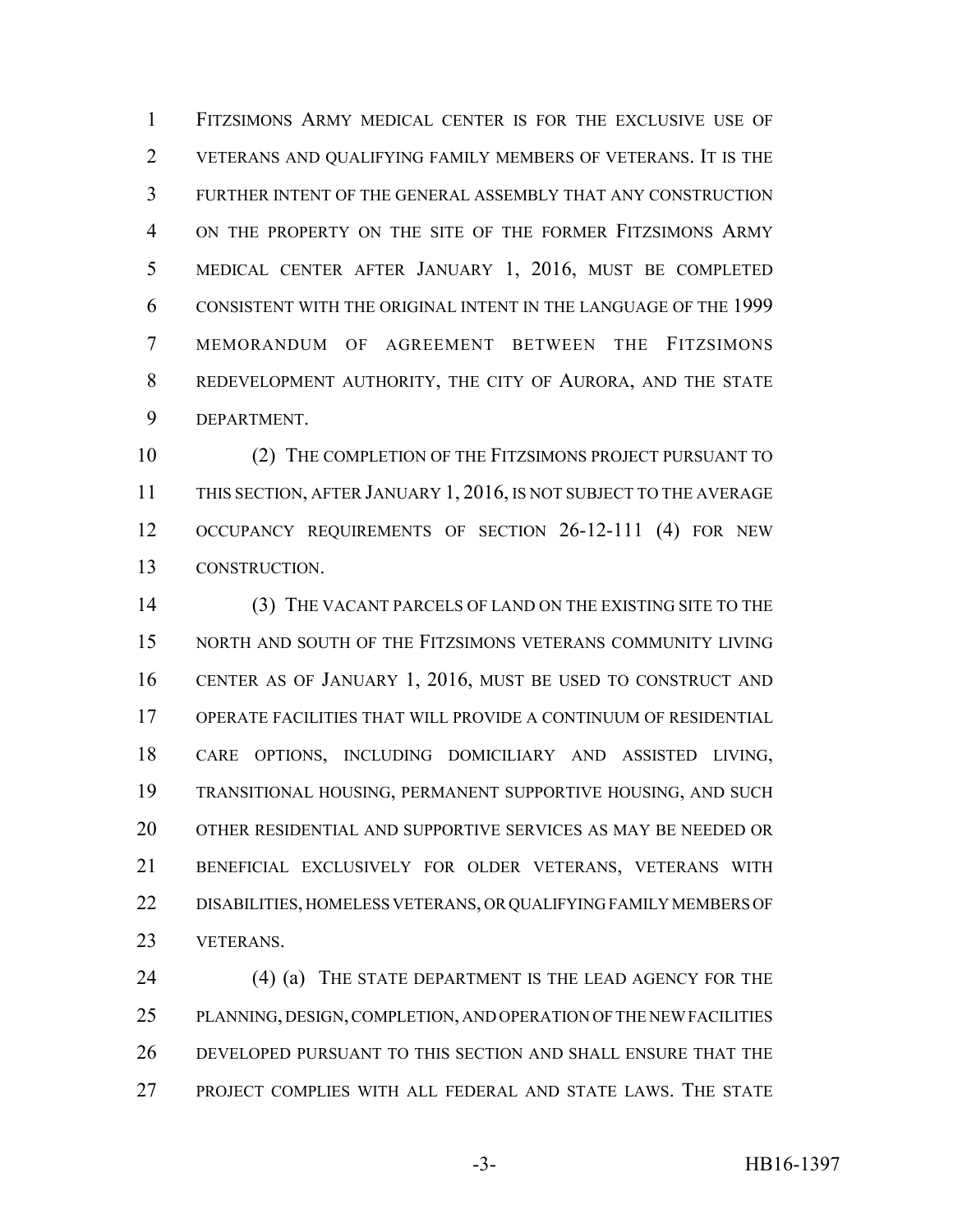DEPARTMENT IS AUTHORIZED TO ASSIGN OR CONTRACT OUT FOR SUCH SERVICES, PRODUCTS, OR OPERATIONS RELATED TO THE PROJECT AS DEEMED APPROPRIATE OR NECESSARY. THE STATE DEPARTMENT SHALL WORK COLLABORATIVELY WITH AND SEEK INPUT, AS APPROPRIATE, FROM STAKEHOLDERS INCLUDING THE DEPARTMENT OF LOCAL AFFAIRS, THE BOARD OF COMMISSIONERS OF VETERANS COMMUNITY LIVING CENTERS CREATED PURSUANT TO SECTION 26-12-402, THE FITZSIMONS REDEVELOPMENT AUTHORITY, THE CITY OF AURORA, THE STATE BOARD OF VETERANS AFFAIRS, AND A STATEWIDE COALITION OF VETERANS ORGANIZATIONS.

 (b) THE STATE DEPARTMENT SHALL TAKE WHATEVER ACTIONS ARE NECESSARY TO EXPEDITIOUSLY PLAN, DESIGN, BUILD, AND OPERATE THE FACILITIES DEVELOPED PURSUANT TO THIS SECTION ON THE SITE OF THE FORMER FITZSIMONS ARMY MEDICAL CENTER.

 (c) IF DEEMED IN THE BEST INTEREST OF VETERANS AND THE STATE, AND CONSISTENT WITH THE PLAN FOR THE COMPLETION OF THE PROJECT, THE STATE DEPARTMENT MAY LEASE PORTIONS OF THE PROPERTY TO ANOTHER STATE OR LOCAL GOVERNMENTAL ENTITY, INCLUDING A LOCAL HOUSING AUTHORITY, TO DEVELOP OR OPERATE ONE OR MORE OF THE BUILDING UNITS THAT PROVIDE HOUSING AND SERVICES TO VETERANS WHO ARE HOMELESS, VETERANS WITH DISABILITIES, OLDER OR LOW 22 INCOME VETERANS, AND QUALIFYING FAMILY MEMBERS OF VETERANS. IF THE STATE DEPARTMENT DECIDES TO LEASE SUCH PORTIONS OF THE PROPERTY, THE STATE DEPARTMENT SHALL ENSURE, THROUGH CONTRACTUAL OR OTHER MEANS, THAT THE PROPERTY CONTINUES IN PERPETUITY TO BE OPERATED EXCLUSIVELY FOR VETERANS AND QUALIFYING FAMILY MEMBERS OF VETERANS.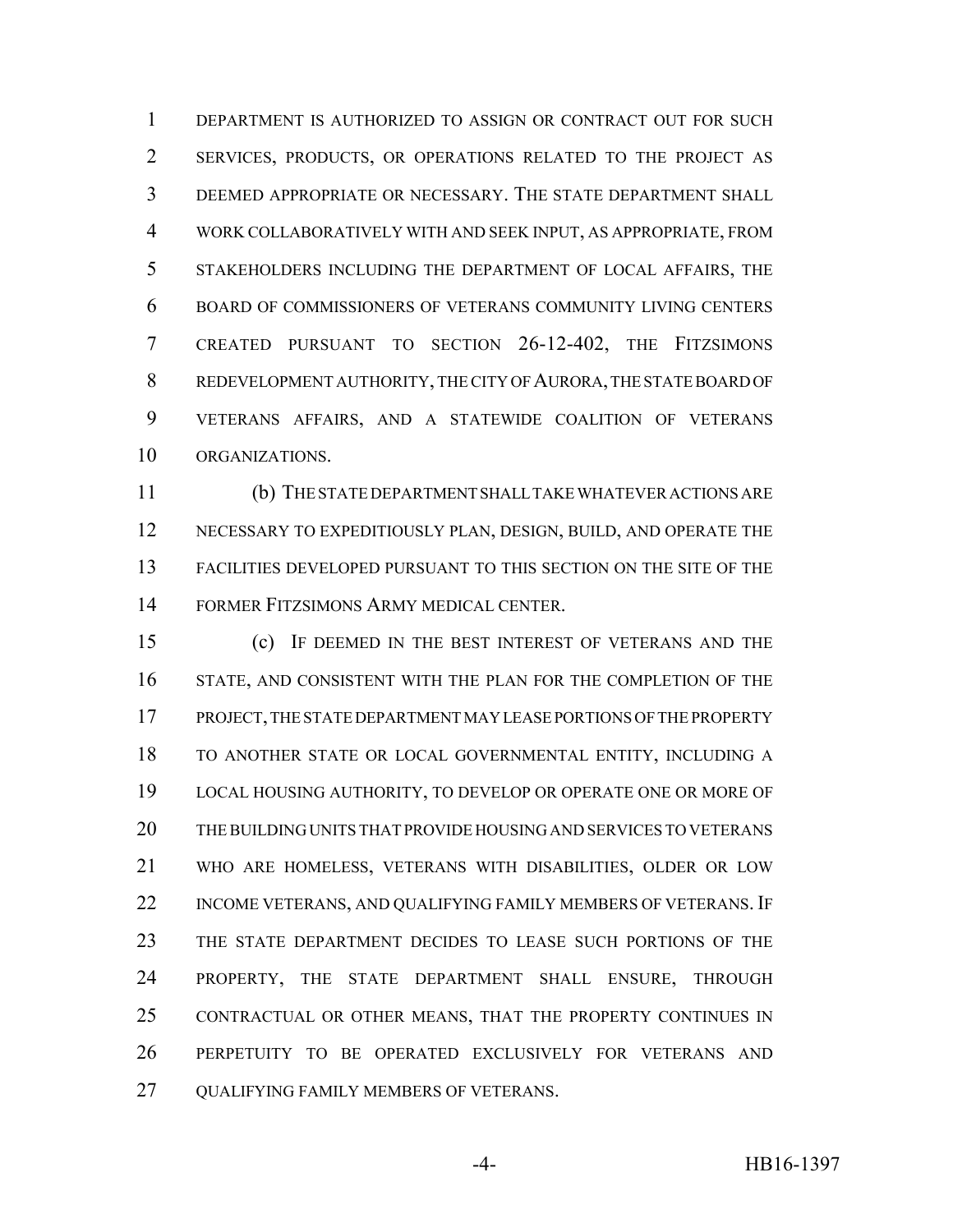(d) THE STATE DEPARTMENT MAY SEEK AND ACCEPT SUCH FUNDING AS MAY BE AVAILABLE FROM FEDERAL, STATE, OR LOCAL GOVERNMENTAL SOURCES, AS WELL AS ANY PRIVATE FUNDING THAT IS AVAILABLE, SO LONG AS RECEIPT OF THE FUNDING COMPLIES WITH FEDERAL AND STATE LAWS AND REGULATIONS, INCLUDING, AS APPROPRIATE AND NECESSARY, THOSE OF THE FEDERAL VETERANS ADMINISTRATION AND THE FEDERAL DEPARTMENT OF HOUSING AND URBAN DEVELOPMENT.

 (5) (a) THE STATE DEPARTMENT SHALL INCLUDE PROGRESS UPDATES ON THE PROJECT IN ITS ANNUAL REPORT AND SHALL PROVIDE A COPY OF SUCH PROGRESS UPDATES TO THE MEMBERS OF THE CAPITAL DEVELOPMENT COMMITTEE, THE JOINT BUDGET COMMITTEE, AND THE STATE, VETERANS, AND MILITARY AFFAIRS COMMITTEES OF THE HOUSE OF REPRESENTATIVES AND THE SENATE, OR ANY SUCCESSOR COMMITTEES.

 (b) ON OR BEFORE DECEMBER 31, 2016, AND ON OR BEFORE JUNE 16 30, 2017, THE STATE DEPARTMENT SHALL PREPARE AND SUBMIT WRITTEN PROGRESS REPORTS ON ITS ACTIVITIES RELATED TO THE FITZSIMONS PROJECT TO THE STATE, VETERANS, AND MILITARY AFFAIRS COMMITTEES OF THE HOUSE OF REPRESENTATIVES AND THE SENATE, OR ANY SUCCESSOR COMMITTEES.

21 (6) AS USED IN THIS SECTION, UNLESS THE CONTEXT OTHERWISE REQUIRES:

 (a) "DOMICILIARY CARE" MEANS THE PROVISION OF HOUSING, FOOD, AND NECESSARY MEDICAL CARE ON AN AMBULATORY SELF-CARE BASIS:

 (I) TO ASSIST AN INDIVIDUAL WHO IS ELIGIBLE FOR OCCUPANCY IN A VETERANS COMMUNITY LIVING CENTER PURSUANT TO THIS ARTICLE AND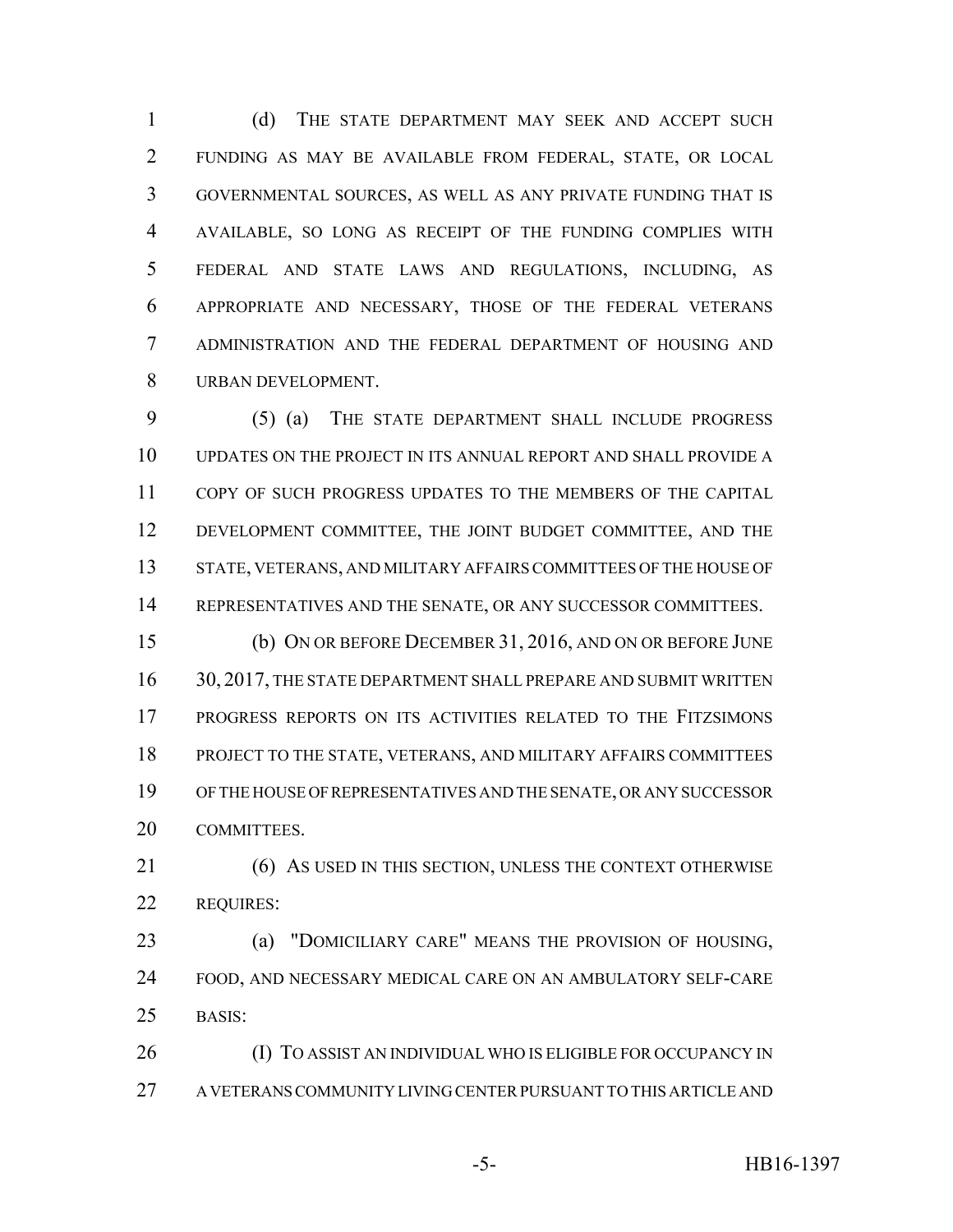WHO IS EXPERIENCING THE EFFECTS OF AGING OR ADVANCED AGE OR HAS AN INCAPACITATING DISABILITY OR DISEASE THAT PREVENTS THE INDIVIDUAL FROM EARNING A LIVING, BUT THAT DOES NOT REQUIRE HOSPITALIZATION OR NURSING CARE SERVICES TO ATTAIN PHYSICAL, MENTAL, AND SOCIAL WELL-BEING; AND

 (II) TO RESTORE THE INDIVIDUAL TO HIS OR HER HIGHEST LEVEL OF FUNCTIONING.

(b) "HOMELESS" MEANS A PERSON WHO:

(I) LACKS A FIXED, REGULAR, AND ADEQUATE RESIDENCE; OR

**(II) HAS A PRIMARY RESIDENCE THAT IS:** 

 (A) A SUPERVISED, PUBLICLY OR PRIVATELY OPERATED SHELTER DESIGNED TO PROVIDE TEMPORARY LIVING ACCOMMODATIONS; OR

 (B) A PUBLIC OR PRIVATE PLACE NOT DESIGNED FOR, NOR ORDINARILY USED AS, A REGULAR SLEEPING ACCOMMODATION FOR HUMAN BEINGS.

 (c) "PERMANENT SUPPORTIVE HOUSING" MEANS AN APPROACH TO SUBSIDIZED HOUSING DESIGNED FOR PEOPLE WITH VERY LOW INCOMES AND CHRONIC, DISABLING HEALTH CONDITIONS THAT PROVIDES VOLUNTARY ACCESS TO A FLEXIBLE AND COMPREHENSIVE ARRAY OF SUPPORTIVE SERVICES. PERMANENT SUPPORTIVE HOUSING DOES NOT PLACE LIMITS ON LENGTH OF TENANCY AS LONG AS THE TERMS AND 22 CONDITIONS OF THE LEASE OR AGREEMENT ARE MET.

23 (d) "QUALIFYING FAMILY MEMBER OF A VETERAN" MEANS A FAMILY MEMBER OF A VETERAN WHO QUALIFIES FOR SERVICES PURSUANT TO THE REQUIREMENTS ESTABLISHED BY THE FEDERAL VETERANS ADMINISTRATION.

(e) "TRANSITIONAL HOUSING FACILITY" MEANS A FACILITY THAT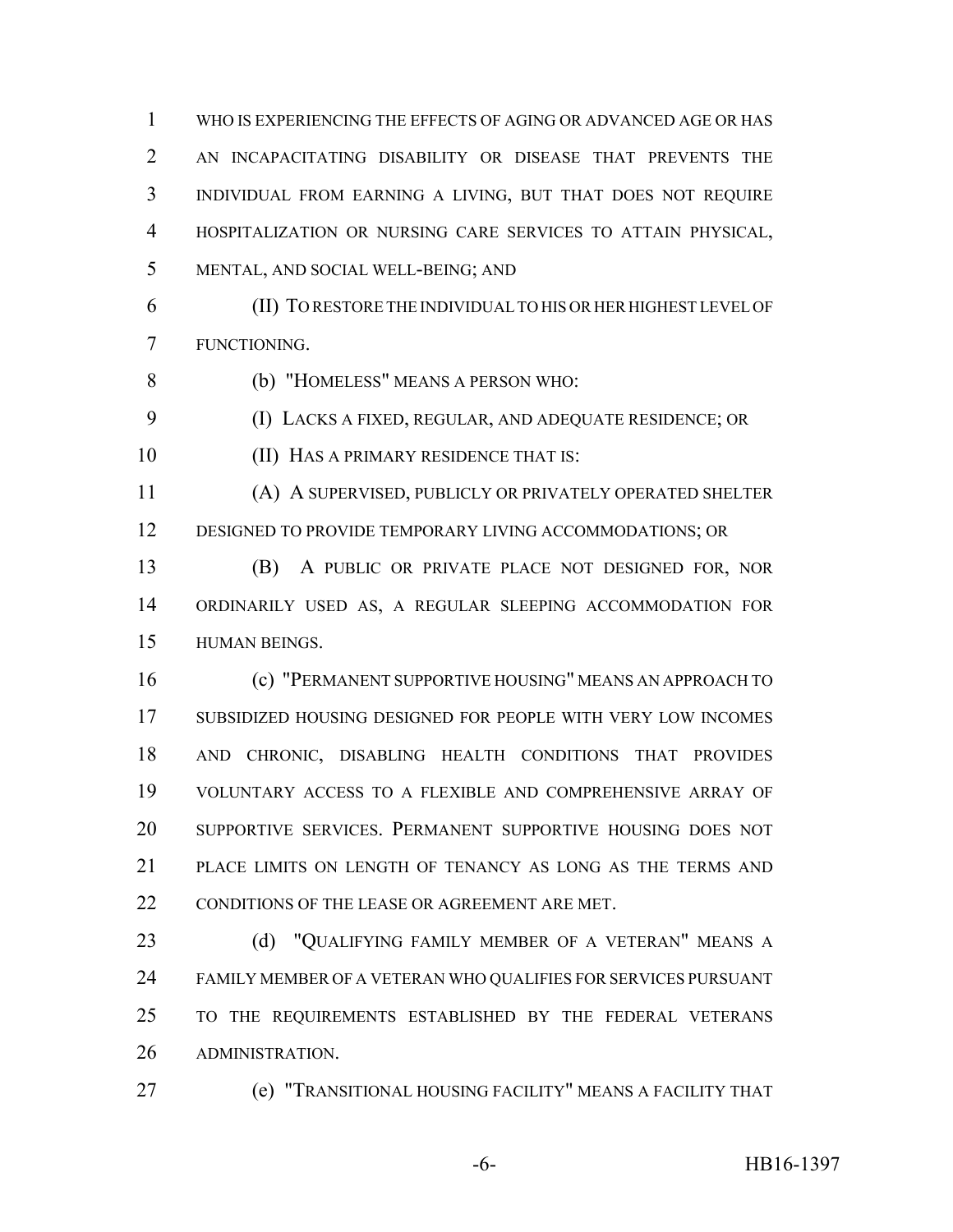IS OPERATED AS A RESIDENTIAL FACILITY FOR INDIVIDUALS OR FAMILIES, OR BOTH, WHO ARE VETERANS OR QUALIFYING FAMILY MEMBERS OF VETERANS. THE PURPOSE OF A TRANSITIONAL HOUSING FACILITY IS TO FACILITATE INDEPENDENT LIVING FOR ITS RESIDENT VETERANS OR QUALIFYING FAMILY MEMBERS OF VETERANS BY PROVIDING COUNSELING, SUPPORT SERVICES, JOB TRAINING, HEALTH CARE, BEHAVIORAL HEALTH SERVICES, AND ANY OTHER SERVICES NEEDED OR BENEFICIAL TO THE RESIDENT VETERANS OR QUALIFYING FAMILY MEMBERS OF VETERANS.

 (f) "VETERAN" MEANS A PERSON WHO SERVED IN THE ACTIVE MILITARY, NAVAL, OR AIR SERVICE OF THE UNITED STATES AND WHO WAS DISCHARGED OR RELEASED THEREFROM UNDER CONDITIONS OTHER THAN DISHONORABLE, IN ACCORDANCE WITH U.S.C. TITLE 38, AS AMENDED.

 **SECTION 2.** In Colorado Revised Statutes, 26-12-402, **amend** 14  $(2)$  (a) as follows:

 **26-12-402. Board of commissioners of veterans community living centers - creation - powers and duties.** (2) The functions of the board of commissioners are to:

18 (a) Advise the office, and the veterans centers, AND VETERANS COMMUNITY LIVING CENTERS located in Homelake, Florence, Rifle, 20 Aurora, and Walsenburg, Colorado, INCLUDING THE COMPLETION OF THE FITZSIMONS VETERANS COMMUNITY LIVING CENTER IN AURORA;

 **SECTION 3.** In Colorado Revised Statutes, 26-12-201, **amend** 23  $(2)$  (b) as follows:

 **26-12-201. Veterans community living centers authorized.** (2) (b) Veterans centers must be located at or near the city of Florence, at or near the city of Walsenburg, at or near the city of Rifle, AT OR NEAR THE CITY OF AURORA, and in Homelake.